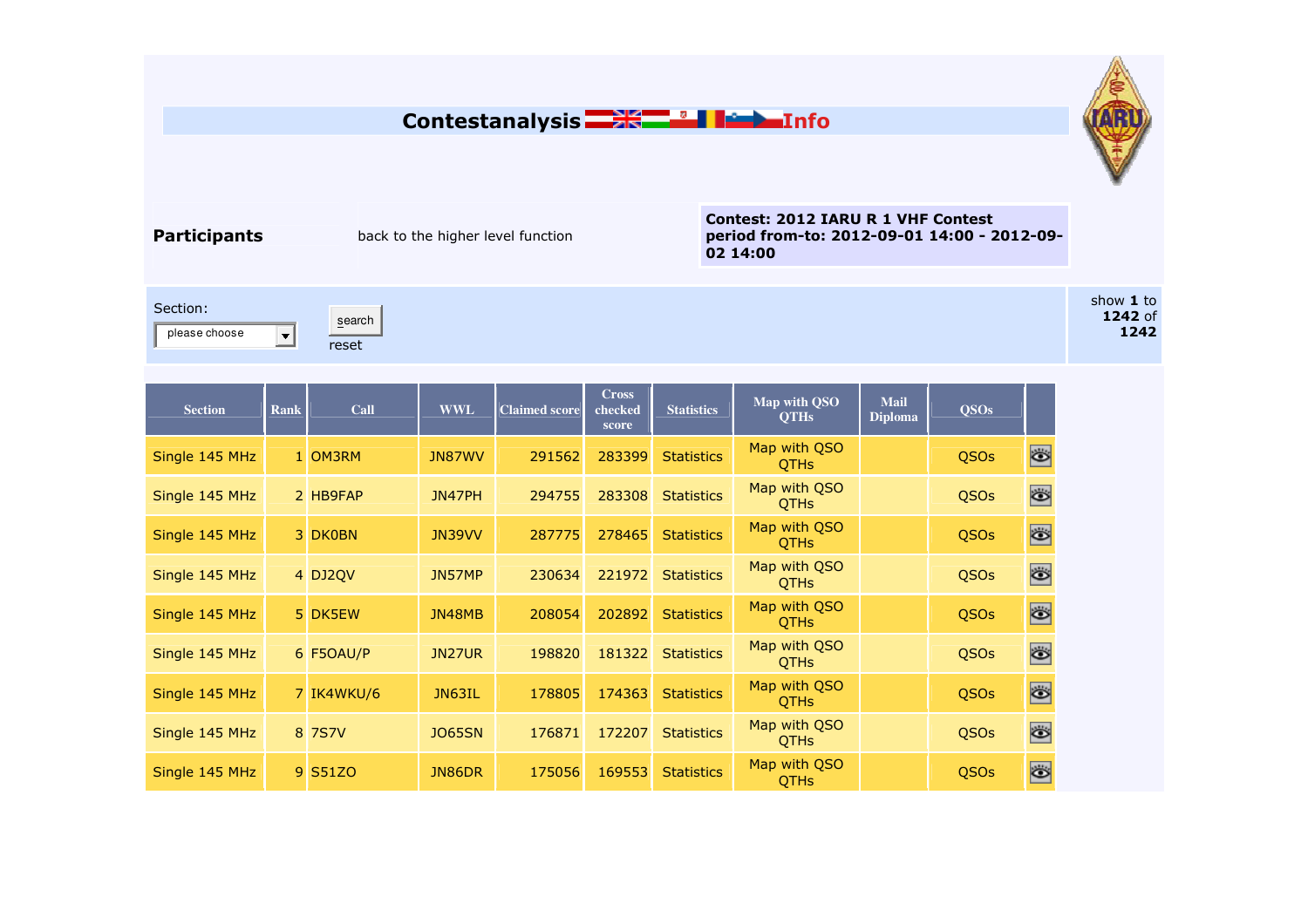| Single 145 MHz | 10 S58M             | <b>JN76JC</b> | 169133   | 161219 | <b>Statistics</b> | Map with QSO<br><b>QTHs</b>        |                                   | QSOs        | Ö,        |
|----------------|---------------------|---------------|----------|--------|-------------------|------------------------------------|-----------------------------------|-------------|-----------|
| Single145MHz   | 41 F/PA2CHR/P       | <b>JN37MW</b> | 86065    |        | 80173 Statistics  | Map with QSO<br><b>QTHs</b>        |                                   | <b>QSOs</b> | ö         |
| Single145 MHz  | <b>61 PA6FUN</b>    | <b>JO11VR</b> | 78297    |        | 64938 Statistics  | <b>Map with QSO</b><br><b>QTHs</b> |                                   | <b>QSOs</b> | $\bullet$ |
| Single145 MHz  | <b>120 PAOEMO</b>   | <b>JO23TE</b> | 49120    |        | 46752 Statistics  | Map with QSO<br><b>QTHs</b>        |                                   | <b>QSOs</b> | $\bullet$ |
| Single145 MHz  | <b>128 PA2CV/P</b>  | <b>JO22VE</b> | 46007    |        | 44358 Statistics  | <b>Map with QSO</b><br><b>QTHs</b> |                                   | <b>QSOs</b> | O.        |
| Single145 MHz  | <b>260 PA0T</b>     | <b>JO33JC</b> | 28930    |        | 27812 Statistics  | <b>Map with QSO</b><br><b>QTHs</b> |                                   | <b>QSOs</b> | $\bullet$ |
| Single145 MHz  | <b>319 PA3CGJ</b>   | <b>JO32AA</b> | 25962    |        | 23736 Statistics  | <b>Map with QSO</b><br><b>QTHs</b> |                                   | <b>QSOs</b> | $\bullet$ |
| Single145 MHz  | <b>319 PA3CGJ</b>   | <b>JO32AA</b> | 25962    |        | 23736 Statistics  | <b>Map with QSO</b><br><b>QTHs</b> |                                   | <b>QSOs</b> | ö.        |
| Single145 MHz  | <b>482 PAOMIR</b>   | <b>JO22LL</b> | 14912    |        | 14090 Statistics  | <b>Map with QSO</b><br><b>QTHs</b> |                                   | <b>QSOs</b> | O         |
| Single145 MHz  | 495 PA0GUS          | <b>JO23TA</b> | 55664    | 13780  | <b>Statistics</b> | <b>Map with QSO</b><br><b>QTHs</b> | <b>EDI file</b><br><b>Niet ok</b> | <b>QSOs</b> | $\bullet$ |
| Single145 MHz  | <b>105 PE1RLF/P</b> | <b>JO22VE</b> | 53168    |        | 50989 Statistics  | <b>Map with QSO</b><br><b>QTHs</b> |                                   | <b>QSOs</b> | O         |
| Single145 MHz  | <b>370 PE1EWR</b>   | <b>JO11SL</b> | 13940820 | 20312  | <b>Statistics</b> | <b>Map with QSO</b><br><b>QTHs</b> | <b>Geen</b><br>km/pnt             | <b>QSOs</b> | $\bullet$ |
| Single145 MHz  | 605 PDOEMR          | <b>JO21HN</b> | 12574    |        | 8691 Statistics   | <b>Map with QSO</b><br><b>QTHs</b> |                                   | <b>QSOs</b> | O         |
| Single 145 MHz | 922 9A3IM           |               |          |        |                   |                                    |                                   |             |           |
| Single 145 MHz | 923 F8FQJ           |               |          |        |                   |                                    |                                   |             |           |
|                |                     |               |          |        |                   |                                    |                                   |             |           |